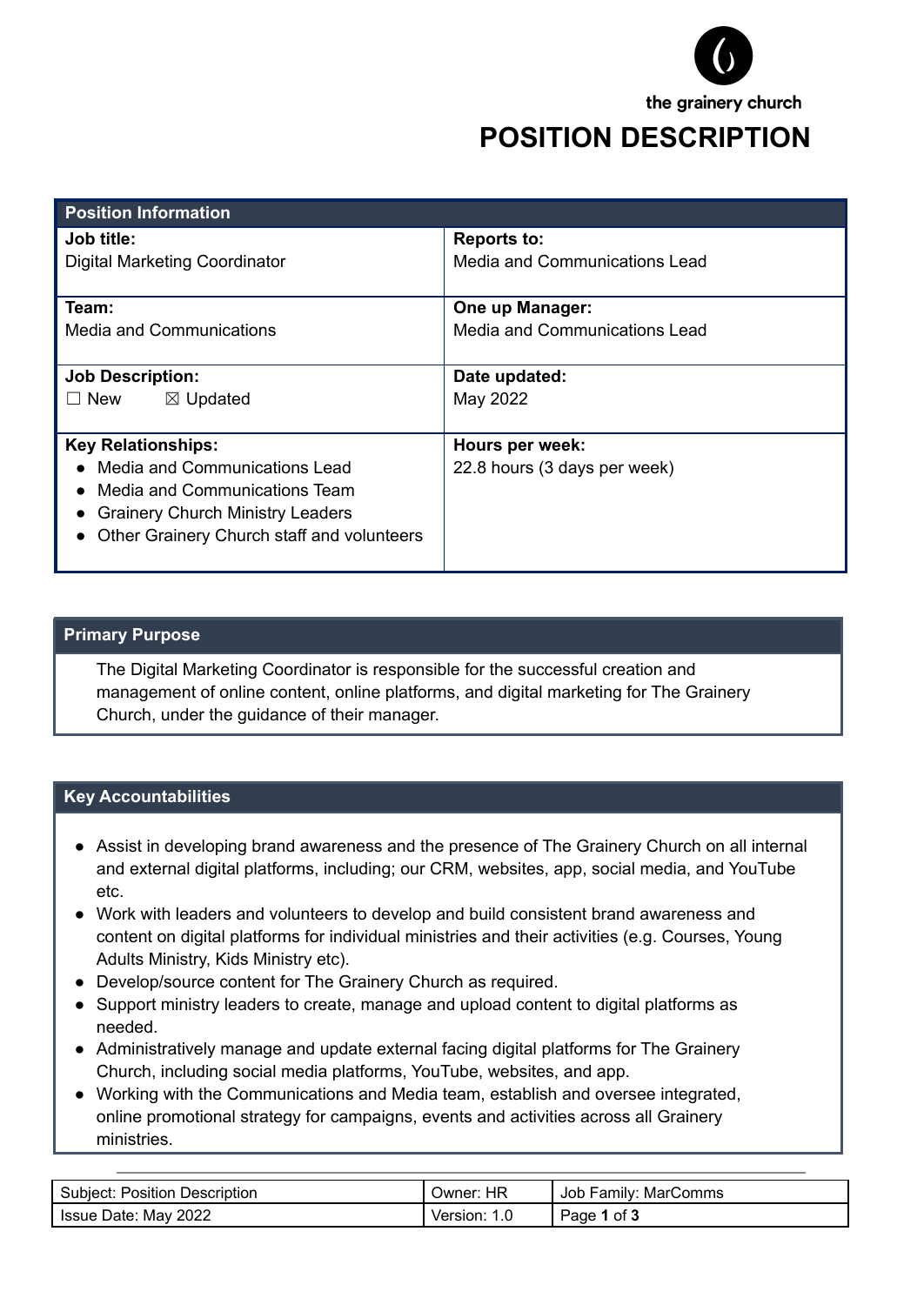- Promote and report on campaigns, events and activities through social media and digital advertising as needed.
- Manage and update internal facing digital platforms such Planning Centre Online (PCO), including creation and management of church events.
- Create, manage and maintain a social media content calendar.
- Other relevant duties as required.

| Job Specific Skills, Knowledge & Qualifications, Experience |                                                                                                                                                                                                                                                                                                                                                                                                                                                                                                                                                                                                                                                                                                                                                                                                                                                                                                                                                                                                             |  |
|-------------------------------------------------------------|-------------------------------------------------------------------------------------------------------------------------------------------------------------------------------------------------------------------------------------------------------------------------------------------------------------------------------------------------------------------------------------------------------------------------------------------------------------------------------------------------------------------------------------------------------------------------------------------------------------------------------------------------------------------------------------------------------------------------------------------------------------------------------------------------------------------------------------------------------------------------------------------------------------------------------------------------------------------------------------------------------------|--|
| <b>Skills</b>                                               | <b>Essential:</b><br>Tertiary qualification in communications, marketing or similar, or 2-3<br>years experience in a similar role.<br>Displays in-depth knowledge and understanding of social media<br>$\bullet$<br>platforms (Facebook, Instagram, YouTube, etc).<br>Effective communication, planning and execution of tasks and projects.<br>$\bullet$<br>Proven ability to work effectively within a cross-functional media team.<br>$\bullet$<br>Creative thinking and problem-solving ability.<br>$\bullet$<br>Ability to work productively to deadlines within a team environment.<br>$\bullet$<br>Practices superior time management skills.<br>$\bullet$<br>Demonstrates creativity and documented immersion in social media.<br>$\bullet$<br>Experience with basic photography and video production.<br>Desirable:<br>Excellent writing and communication skills.<br>Demonstrates great customer service techniques such as empathy,<br>$\bullet$<br>patience, advocacy, and conflict resolution. |  |
| Knowledge &<br><b>Qualifications</b>                        | <b>Essential:</b><br>Functional knowledge of Wordpress, MailChimp, CRM, Photoshop, video<br>$\bullet$<br>editing for social media, and comfortable working within a Mac<br>environment.<br>Desirable:<br>Asana, InDesign, Adobe Premiere, Canva                                                                                                                                                                                                                                                                                                                                                                                                                                                                                                                                                                                                                                                                                                                                                             |  |
| <b>Experience</b>                                           | <b>Essential:</b><br>Experience in a similar role<br>Desirable:<br>Experience working for a Christian ministry or not-for-profit organisation                                                                                                                                                                                                                                                                                                                                                                                                                                                                                                                                                                                                                                                                                                                                                                                                                                                               |  |

| <b>Subject: Position Description</b> | HR<br>∪wner: | Job Family: MarComms |
|--------------------------------------|--------------|----------------------|
| Issue Date: May 2022                 | Version:     | Page 2 of 3          |